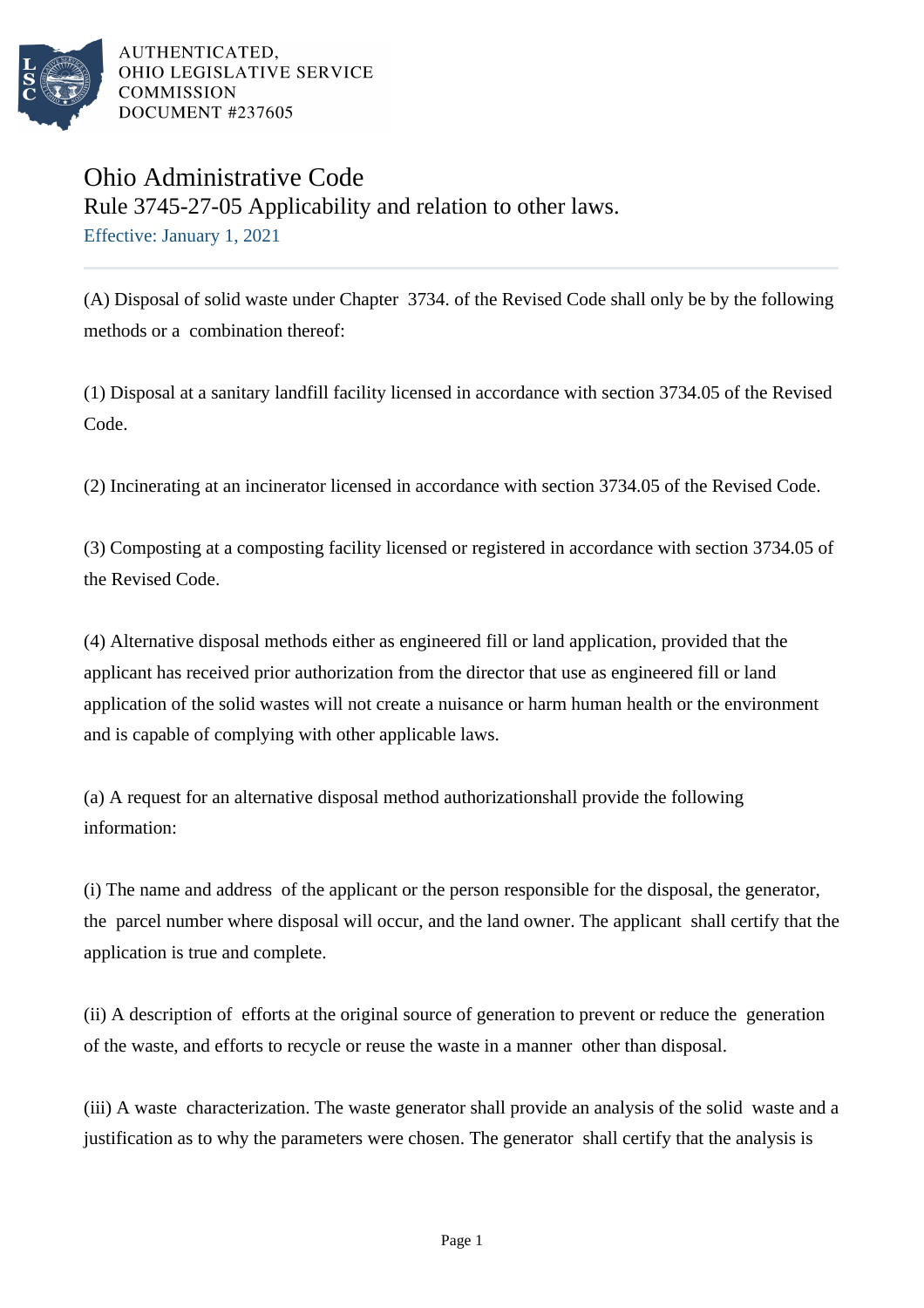

AUTHENTICATED. OHIO LEGISLATIVE SERVICE **COMMISSION** DOCUMENT #237605

true, accurate, and representative of the solid waste.

(iv) The method of alternative disposal and how the waste will be used or applied.

(v) The quantity of solid waste, rate of disposal, disposal timeframes, and the projected impact of recurrent applications of wastes over time.

(vi) A plan drawing of the proposed limits for solid waste disposal. If Ohio EPA determines that narrative or plan drawings are necessary to characterize the waste disposal location and the surrounding environs to evaluate nuisance creation, harm to human health or the environment, and the capability of complying with other applicable laws, the applicant shall supply such information as a precondition to further consideration of the request.

(vii) A signed written consent from the generator and land owner to the use of the solid waste in the project and to the location of disposal.

(viii) A contingency plan for disposal of any solid waste brought to the property that is not acceptable or is otherwise not disposed of on the property.

(ix) A description of other projects, if known, where the waste has been used.

[Comment: Forms are available from Ohio EPA for alternative disposal method authorization requests.]

(b) Any engineering information provided in the request shall be signed and sealed by a professional engineer registered in the state of Ohio.

(c) Ohio EPA may require other such information deemed necessary to determine that the activity will be in compliance with the applicable laws and regulations administered by the director.

(d) Signatures pursuant to paragraphs  $(A)(4)(a)(i)$ ,  $(A)(4)(a)(iii)$  and  $(A)(4)(a)(vii)$  of this rule shall be by the following: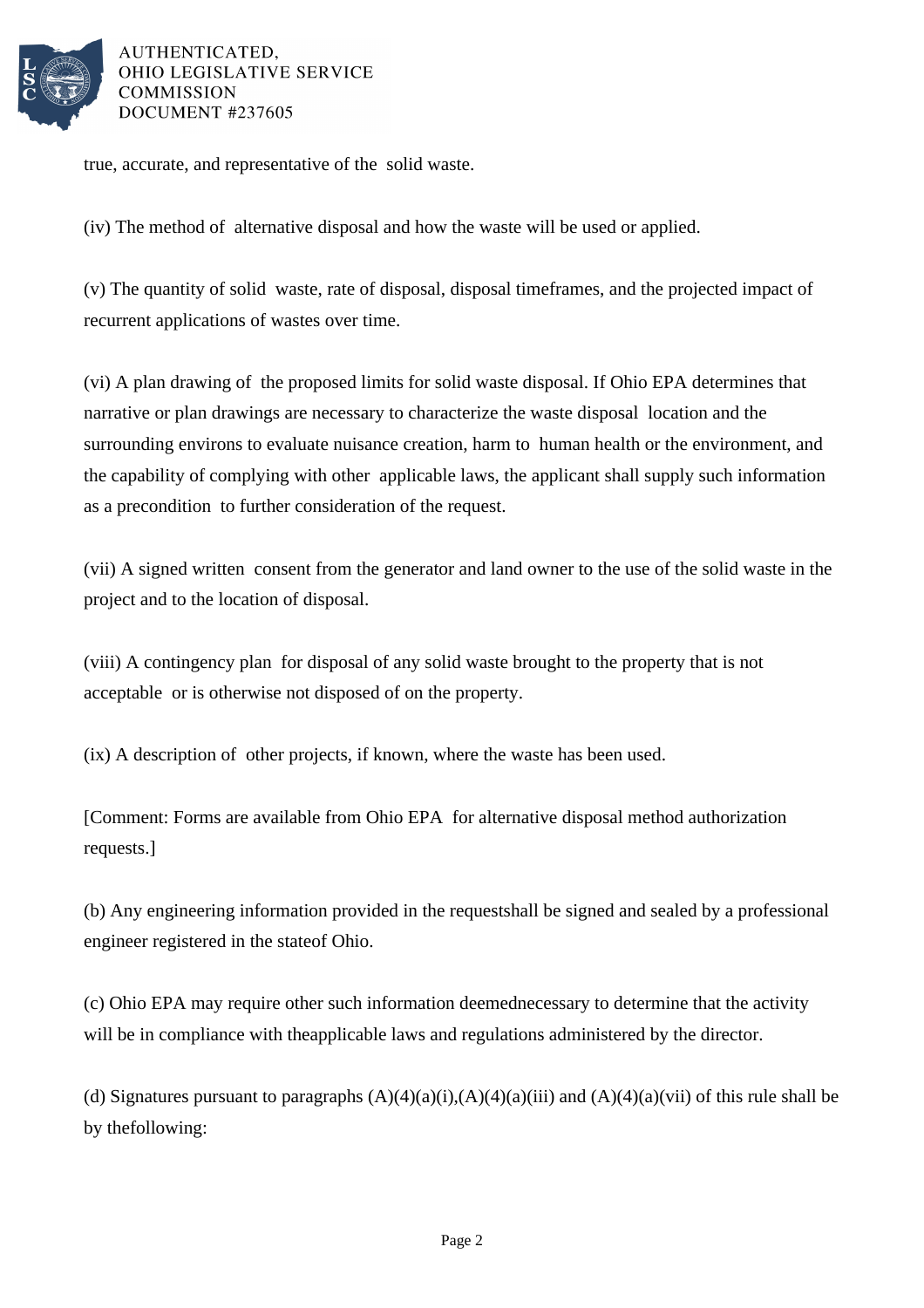

## AUTHENTICATED. OHIO LEGISLATIVE SERVICE **COMMISSION** DOCUMENT #237605

(i) In the case of a corporation, by a principal executive officer of at least the level of vice president, or his duly authorized representative.

(ii) In the case of a partnership, by a general partner.

(iii) In the case of a sole proprietorship, by the owner.

(iv) In the case of a municipal, state, federal or other governmental entity, by the principal executive officer, the ranking elected official, or other duly authorized employee.

(5) For technologically enhanced naturally occurring radioactive material (TENORM), in accordance Chapter 3734. of the Revised Code and the rules adopted thereunder.

(B) Solid waste disposal by means of open burning shall be conducted in accordance with Chapter 3745-19 of the Administrative Code.

(C) A beneficial use byproduct that is not a hazardous waste that is managed and beneficially used by placement on the land in accordance with Chapter 3745-599 of the Administrative Code is not a solid waste under Chapter 3734. of the Revised Code. This exclusion applies to only the following materials:

(1) Foundry sands that are a solid waste, industrial waste, or other waste.

 $(2)$  Material resulting from the treatment of a public water system's source water supply for drinking or industrial purposes that are a solid waste, industrial waste, or other waste.

(3) Solid waste, industrial waste, or other waste for use as fuel or as an ingredient in a combustion unit.

(4) Lake Erie dredge that is a solid waste or an other waste.

(5) Sewage sludge incinerator ash.